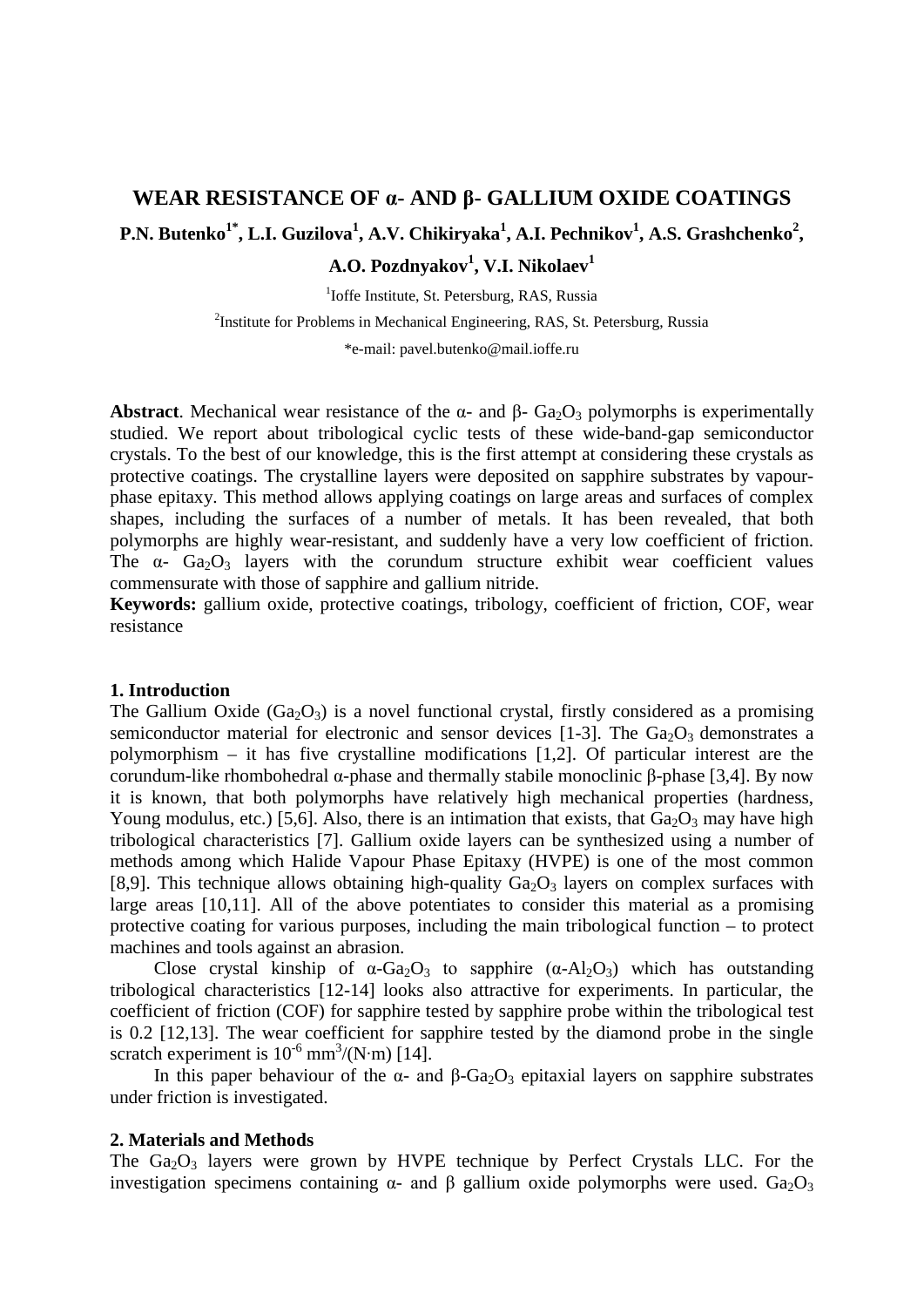layers were deposited on the single crystalline  $Al_2O_3$  substrates with basic (0001) orientation at ~ 500°C with obtaining the α-phase and at ~ 1000°C with obtaining the β-phase [10,11]. The  $\alpha$ - and  $\beta$ -Ga<sub>2</sub>O<sub>3</sub> layers were (0001) and (2<sup>01</sup>) faced respectively. The sapphire was chosen as a substrate due to the fact that both  $Ga_2O_3$  layers synthesized at sapphire had far better morphology, than the ones synthesized at metal or ceramic. Such layers can be used asgrown without additional treatment in a model experiment.

The tribological tests were performed by a microtribometer running in the reciprocating test with the dry slip mode using the "sphere-on-plane" model with a variable probe load. The cross-sections located perpendicular to the wear tracks were recorded by a profilometer. A Scanning Electron Microscopy (SEM) was applied to analyze the wear tracks geometry. The thicknesses of the  $\alpha$ - and  $\beta$ -Ga<sub>2</sub>O<sub>3</sub> layers (measured by the layer cleavage using SEM) were of an order of 5  $\mu$ m and 4  $\mu$ m, respectively. The roughness of the Ga<sub>2</sub>O<sub>3</sub> layers (determined by the profilometer) had the values of R<sub>a</sub>=0.046 / 0.198 (α- / β-phase), R<sub>z</sub>=0.243 / 1.537 (α- / βphase), where  $R_a$  is an arithmetic average height and  $R_z$  is a ten-point height [15]. The tests were carried out under standard atmospheric conditions (ISA): room temperature, normal atmospheric pressure, 40% relative humidity (RH). When all tests were completed, no significant contrbody wear was found, which was confirmed by SEM. Using data received by the tribological tests and the profilometer measurements, the wear tracks widths, the COF  $(\mu)$ values, and the wear coefficients (*k*) were calculated.

#### **3. Results and discussion**

The tribological tests were performed using a 100Cr6 steel ball contrbody of 4mm diameter. The reciprocating test amplitude (half of the full cycle length) was 6 mm, the total run-length was 50 m, the maximum linear speed  $-$  5.65 cm/s. The probe loads ( $F_n$ ) were preset as 1 N, 2 N, 5 N. To increase the statistics of the test results, nine tribotests were carried out, three at each load. At the maximum load ( $F_N = 5$  N), using the standard analysis technique [16], based on Hertz's equations [17], and the tabular data on Young's modulus and Poisson's ratio [18- 20], the initial (before tribotest) maximum contact pressure value  $(P_{Hmax})$  was calculated. For the current tribological test with the 100Cr6 steel ball, the  $P_{Hmax}$  value was 1517 MPa. It is known, that the microhardness  $(H_V)$  of  $Ga_2O_3$  layers strongly depends on their structure: some authors report that the values of  $H_V$  at room temperature vary from 8 to 20 GPa [7,19]. The calculation (by standard analysis technique [16]) of the maximum shear stress ( $\tau_{\text{Hmax}}$ ) that occurs in Ga<sub>2</sub>O<sub>3</sub> layers ( $F_N = 5$  N) gave the value of 470 MPa. Based on this, even at the maximum contact pressures, no macroscopic destruction of the layer should happen. Thus, it can be expected, that the shear strain, arising during friction at the interface between the contrbodies, should not change the destruction conditions of the coating material.



**Fig. 1.** Dependences of COF vs. probe position during tribotest: a – α- and β- Ga<sub>2</sub>O<sub>3</sub> layers at F<sub>N</sub> = 2N; b – β-Ga<sub>2</sub>O<sub>3</sub> layer at various loads (F<sub>N</sub>)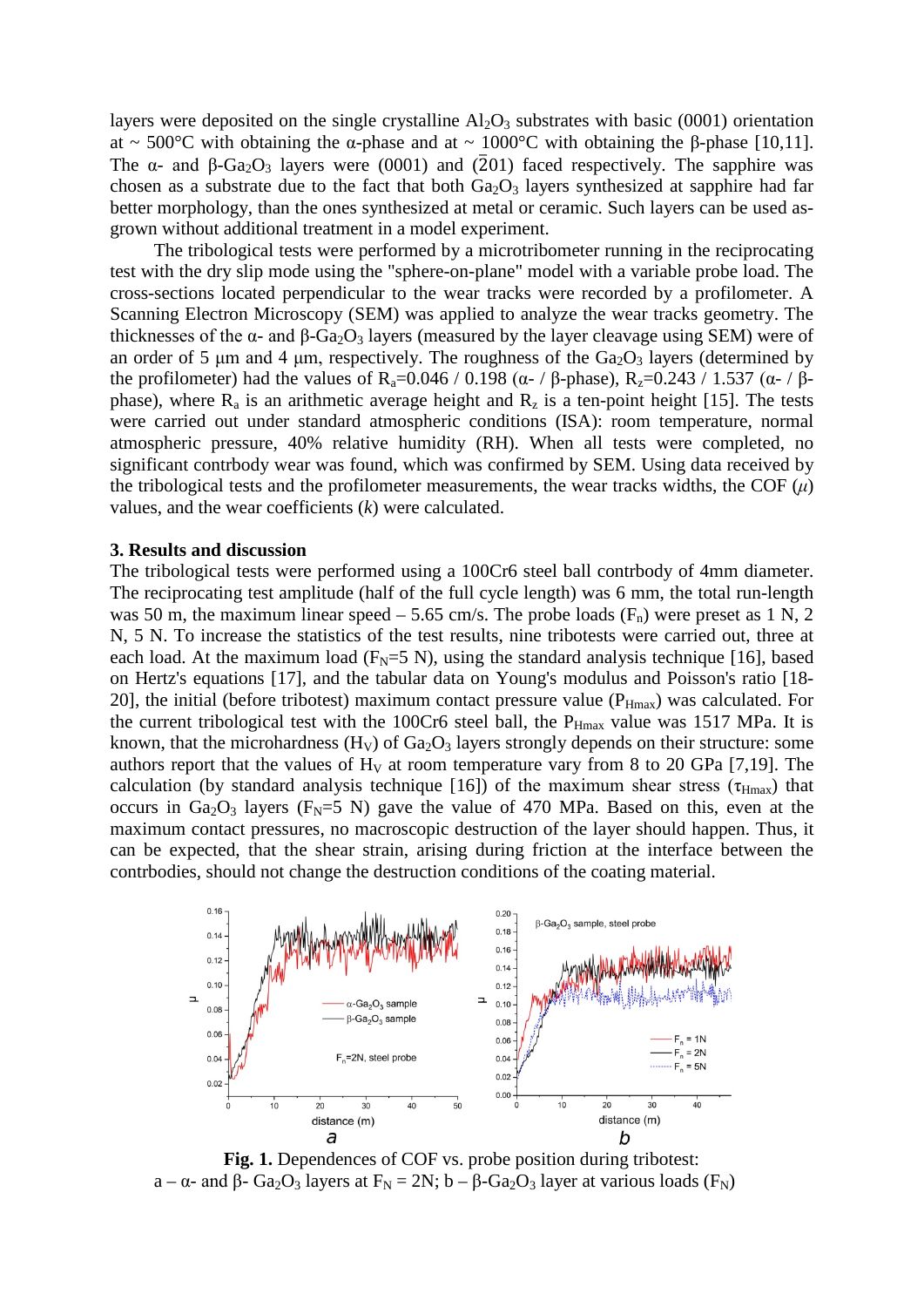Figure 1 illustrates the results of the tribological experiments. Comparison of the test results for the α- and β-Ga<sub>2</sub>O<sub>3</sub> layers (each at  $2N$  - load) is depicted in Fig. 1a. One can see that the COF values for the  $\alpha$ -phase are lower. The dependences of  $\mu$  on the probe position (the total probe run) for various loads  $F_N$  obtained during testing the β-Ga<sub>2</sub>O<sub>3</sub> layers (one of the test sets) see at Fig. 1b. The average COF value decreases with increasing the load. It should be noted that all curves have an initial non-steady region (up to 10 m), where the COF values are low. Finally, the average COF values obtained for  $Ga<sub>2</sub>O<sub>3</sub>$  layers are as follows: μ (β- Ga<sub>2</sub>O<sub>3</sub>) = 0.126 ± 0.026 and μ (α- Ga<sub>2</sub>O<sub>3</sub>) = 0.116 ± 0.024, which are even lower than ones for the gallium nitride ( $\mu$  (GaN) = 0.21-0.28) and the sapphire ( $\mu$  ( $\alpha$ -Al<sub>2</sub>O<sub>3</sub>) = 0.15-0.20) [21-23].

After the tribological tests were completed, the wear tracks widths (obtained at various loads) of the α- and β-  $Ga<sub>2</sub>O<sub>3</sub>$  samples were scanned and measured by SEM. These wear tracks were (selectively) depicted in Fig. 2. The comparison between the α- and β-  $Ga<sub>2</sub>O<sub>3</sub>$ wear tracks (Fig. 2a and Fig. 2b correspondingly) shows, that the  $\alpha$ -phase demonstrates a significantly higher wear resistance at small loads (1 N and 2 N). The wear track of the α-Ga<sub>2</sub>O<sub>3</sub> is 30 times narrower than the β- Ga<sub>2</sub>O<sub>3</sub> one at F<sub>N</sub>=1 N. However, with an increase of the load up to 5 N, the  $\alpha$ -phase layer is practically removed, and the wear track width doubled in comparison with the β-phase. It is assumed, that the complete destruction of the  $\alpha$ - Ga<sub>2</sub>O<sub>3</sub> layer abraded by a steel ball at high loads is caused by high stresses exist in heteroepitaxial layers of high crystal quality. The reason for that is a difference in the lattice and thermoelastic constants of layer and substrate. Previously we observed the self-separation of an 8 – 10µm thick  $\alpha$ - Ga<sub>2</sub>O<sub>3</sub> layer during epitaxy runs. Another factor is that the  $\alpha$ - Ga<sub>2</sub>O<sub>3</sub> has higher structural quality than the β-  $Ga<sub>2</sub>O<sub>3</sub>$  one, which was confirmed earlier by their ω-scans: FWHM is 240 arcsec vs. 20 arcmin, α- and β-phase correspondingly [10,11]. All these circumstances activate additional tensions in an interface layer.



**Fig. 2.** SEM-images of the wear scars obtained by tribological tests: (a)  $\beta$ -Ga<sub>2</sub>O<sub>3</sub> and (b)  $\alpha$ -Ga<sub>2</sub>O<sub>3</sub> layers

To calculate the wear coefficients  $k \text{ [mm}^3/\text{N}\cdot\text{m} \text{]}$  for the Ga<sub>2</sub>O<sub>3</sub> layers, the cross-sections (which are perpendicular to the lateral surface and the track axis) of the wear tracks were considered. The profiles were scanned by the profilometer. In Figure 3 a profile of  $\beta$ -Ga<sub>2</sub>O<sub>3</sub>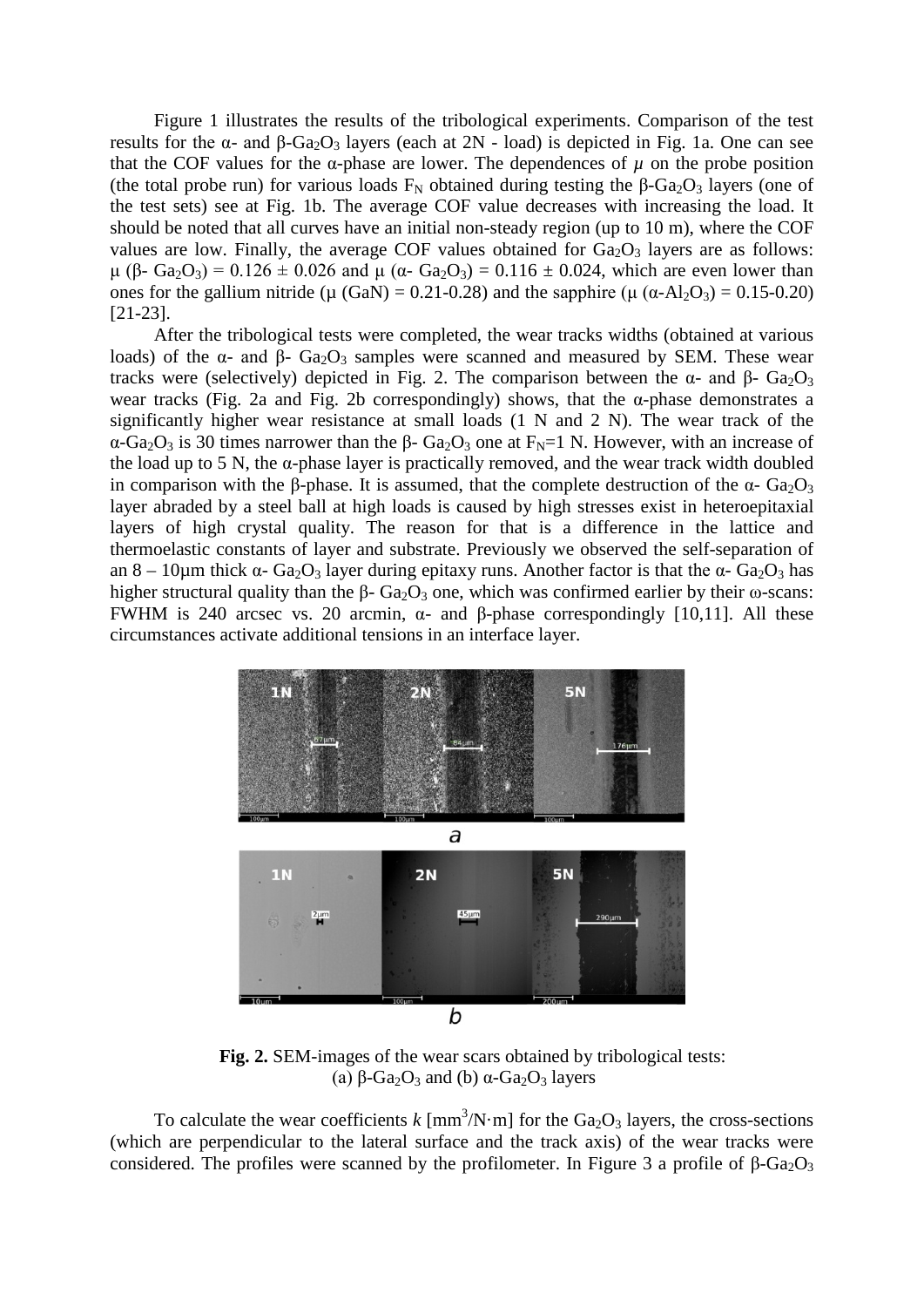layer, after the tribotest at  $F_N = 2$  N is showed as an example. As soon as the areas of the crosssections.



**Fig. 3.** A profile of the  $\beta$ - Ga<sub>2</sub>O<sub>3</sub> layer (tribotest at F<sub>N</sub>=2 N)

 $(S<sub>c</sub>)$  were calculated, it was found, that their values are almost constant at any position along the certain wear track axis. Assuming that the hardnesses of the  $Ga<sub>2</sub>O<sub>3</sub>$  layers and the 100Cr6 steel ball are close, and the geometry of contact is in all tests is constant, the Archard model can be applied [24]. With help of (1), the wear coefficients (*k*) for the  $\alpha$ - and  $\beta$ -Ga<sub>2</sub>O<sub>3</sub> coatings were calculated:

$$
k = \frac{V}{F_n \cdot d} \tag{1}
$$

where  $d -$  is a total probe run and  $V -$  is a volume of the material removed during the complete test. Latter was calculated by multiplying the cross-sectional area by a half-length of the one cycle at the reciprocating test. To facilitate analysis, the values of the wear coefficients were recalculated in terms of the maximum contact pressures  $(P_{Hmax})$  [16].

The wear coefficient values at different  $P_{Hmax}$  values for both  $Ga_2O_3$  layers are presented in Fig. 4. The average values of *k* for the  $\alpha$ -Ga<sub>2</sub>O<sub>3</sub> layers at small loads are relatively low: 15⋅10<sup>-7</sup>mm<sup>3</sup>/(N⋅m) (F<sub>N</sub> = 1 N or P<sub>Hmax</sub> = 887 MPa) and 50⋅10<sup>-7</sup>mm<sup>3</sup>/(N⋅m)  $(F_N = 2 N \text{ or } P_{Hmax} = 1118 \text{ MPa})$ . For comparison, the value of *k* (at ISA) for the diamond layers is predictably lower –  $10^{-7}$ -10<sup>-9</sup>mm<sup>3</sup>/(N⋅m), at the same time for GaN and sapphire *k* values are about  $10^{-7}$ -10<sup>-8</sup> mm<sup>3</sup>/(N m) [21,22], which are close to one obtained in this paper. Despite the fact that the wear coefficient of the  $\beta$ -Ga<sub>2</sub>O<sub>3</sub> is relatively high (5∙10<sup>-5</sup>mm<sup>3</sup>/(N⋅m)), generically, this layer still can be considered as a sufficiently wear-resistant one.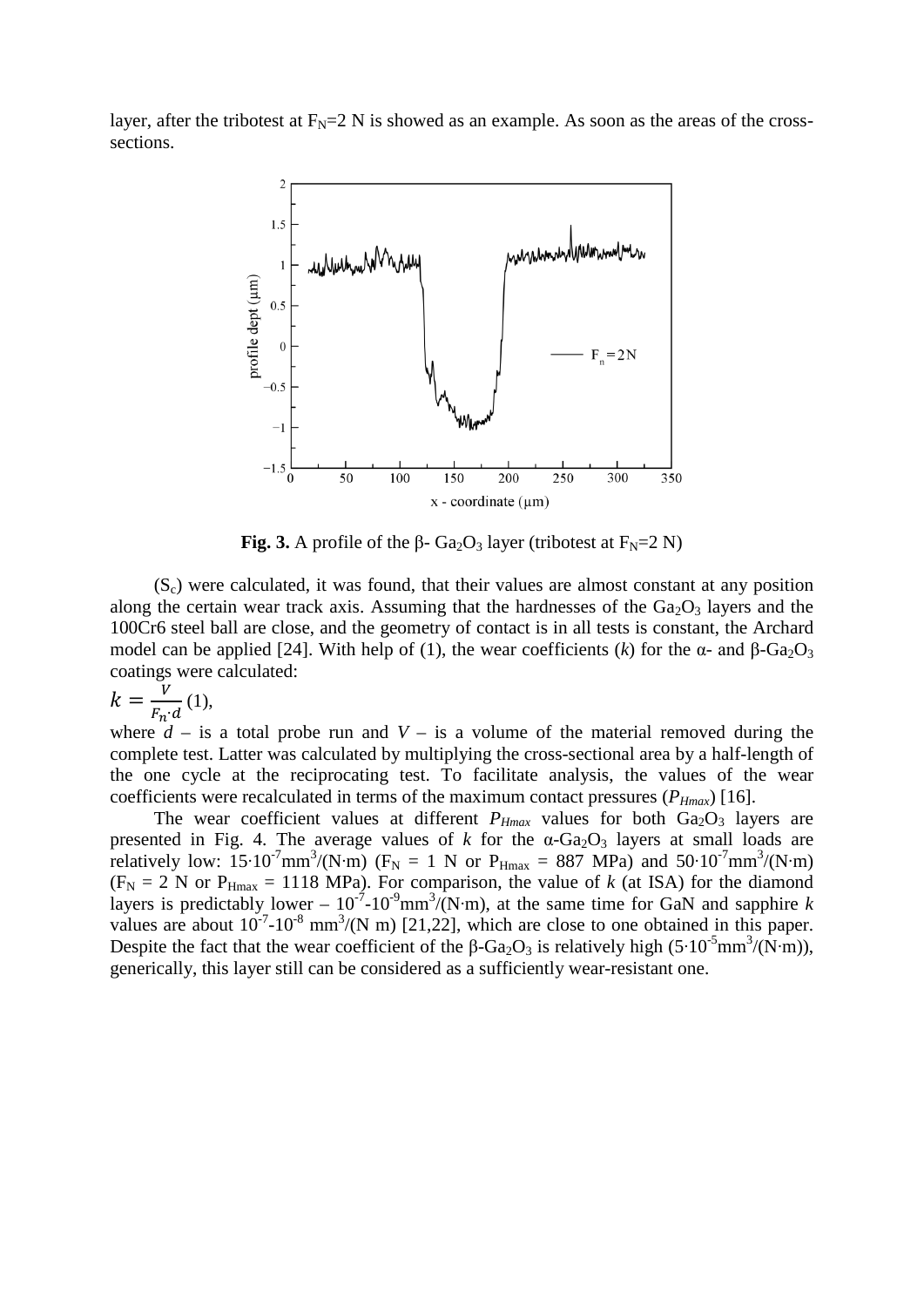

**Fig. 4.** Wear coefficient (k) values for  $\alpha$ - and  $\beta$ - Ga<sub>2</sub>O<sub>3</sub> layers at various loads (F<sub>N</sub>) and maximum contact pressure values (*PHmax*)

Presumably, such low COFs obtained for both  $Ga<sub>2</sub>O<sub>3</sub>$  layers can be explained by the formation of an ultrafine powder on the surface of the layers during a friction process. This powder can play a role of a dry lubricant. A similar effect was showcased by the nanodiamond particles that were peeled off the specimen during diamond tribotests [25]. Such nano-powder was capable of lowering the COF to extremely low values of about 0.02. At the same time, the roughness values of the  $\beta$ -Ga<sub>2</sub>O<sub>3</sub> layers are high, which can explain the increase of the COF compared with one for the  $\alpha$ -phase layers. The wear coefficients for both  $Ga<sub>2</sub>O<sub>3</sub>$  polymorphs have relatively low values. However, taking into account the structural anisotropy one can assume that the wear coefficients of some crystal orientations may be lower. For completeness, it will be useful to vary the presets and conditions of the tribological tests, for example, the contrbody material or humidity. This might be a challenge for future investigations in this area.

#### **4. Summary**

Both (0001)  $\alpha$ -Ga<sub>2</sub>O<sub>3</sub> and (201) β-Ga<sub>2</sub>O<sub>3</sub> layers have appropriate characteristic for wearing application:

1. All specimens have very low COFs: 0.12 and 0.13 for the α- and β-phases respectively, that is approximately 30% lower than the sapphire layer has;

2. Both  $Ga<sub>2</sub>O<sub>3</sub>$  polymorphs have relatively high wear resistance. This especially applies to the  $\alpha$ -Ga<sub>2</sub>O<sub>3</sub> layer. It has a wear coefficient of ~ 10<sup>-6</sup>mm<sup>3</sup>/N⋅m, which is close to one for the sapphire  $({\sim 10^{-7} \text{ mm}^3/\text{N} \cdot \text{m}})$ .

*Acknowledgements. P.N. Butenko, L.I. Guzilova, A.V. Chikiryaka, A.I. Pechnikov, A.O. Pozdnyakov and V.I. Nikolaev performed their part of the work within the framework of a state order to the Ministry of Education and Science of the Russian Federation (theme 9.7 (0040-2014-0007); project identifier RFMEF162117X0018). A.S. Grashchenko carried out his part of the work within the framework of a state order to the FSUE Institute of Problems of Mechanical Engineering, Russian Academy of Sciences, no. AAAA-A18-118012790011-3.* 

#### **References**

[1] Stepanov SI, Nikolaev VI, Bougrov VE, Romanov AE. Gallium Oxide: Properties and Applications - a Review. *Reviews On Advanced Materials Science*. 2015;44(1): 63-86.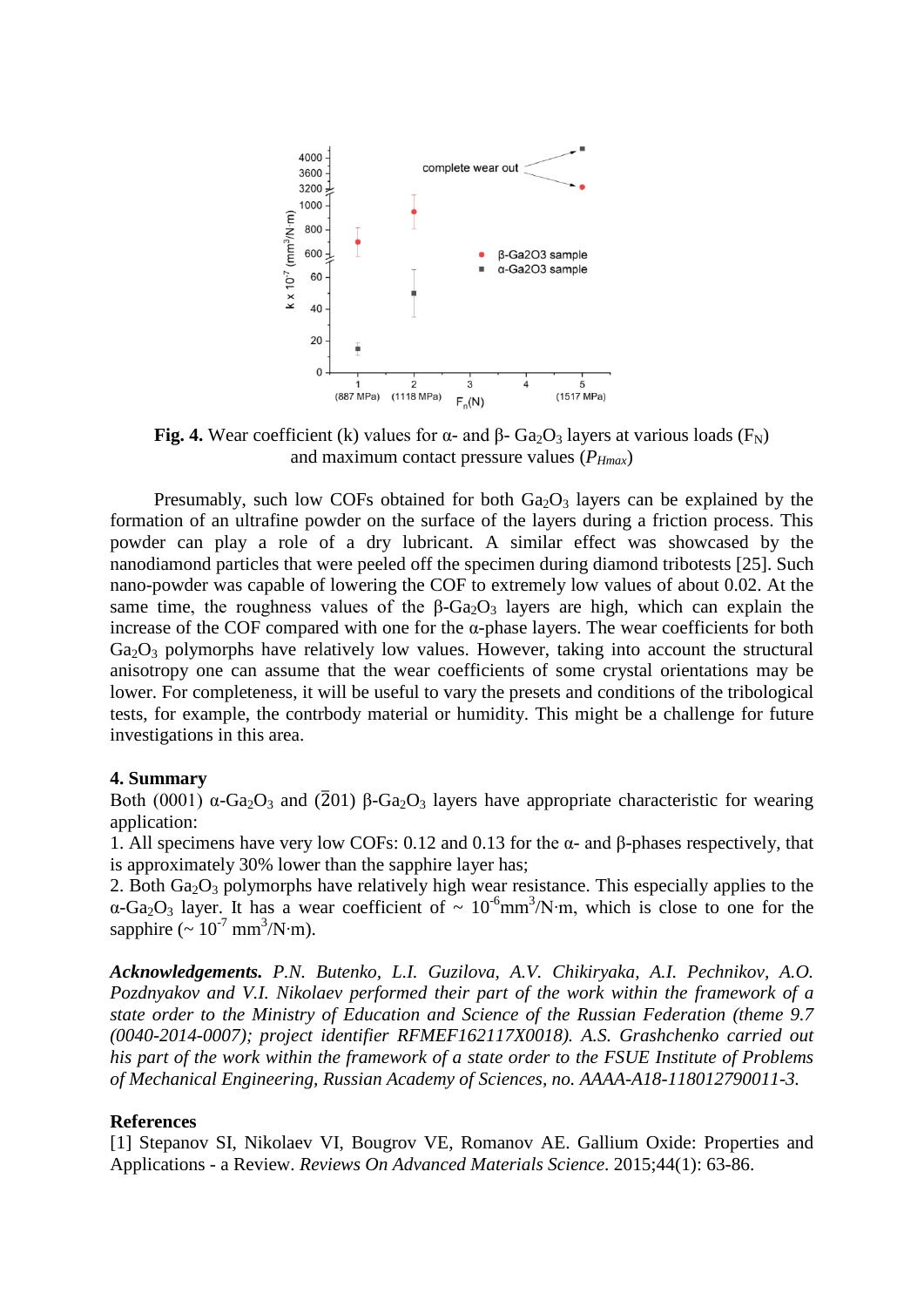Wear resistance of α- AND β- gallium oxide coatings 57

[2] Pearton SJ, Yang J, Cary PH, Ren F, Kim J, Tadjer MJ, Mastro MA. A review of  $Ga<sub>2</sub>O<sub>3</sub>$ materials, processing, and devices. *Applied Physics Review*. 2018;5(1): 011301.

[3] Chen X, Ren FF, Ye J, Gu S. Gallium oxide-based solar-blind ultraviolet photodetectors. *Semiconductor Science and Technology*. 2020;35(2): 023001.

[4] Roy R, Hill VG, Osborn EF. Polymorphism of  $Ga_2O_3$  and the System  $Ga_2O_3$ —H<sub>2</sub>O. *J. Amer. Chem. Soc.* 1952;74(3): 719-722.

[5] Guzilova LI, Grashchenko AS, Pechnikov AI, Maslov VN, Zav'yalov DV, Abdrakhmanov VL, Romanov AE, Nikolaev VI. Study of  $\beta$ -Ga<sub>2</sub>O<sub>3</sub> epitaxial [layers and single crystals by nanoindentation technique.](https://mpm.spbstu.ru/en/article/2016.51.9/) *Materials Physics and Mechanics*. 2016;29(2): 166-171.

[6] Nikolaev VI, Chikiryaka AV, Guzilova LI, Pechnikov AI. Microhardness and Crack Resistance of Gallium Oxide. *Tech. Phys. Lett.* 2019;45(21): 1114-1117.

[7] Battu AK, Ramana CC. Mechanical Properties of Nanocrystalline and Amorphous Gallium Oxide Thin Films. *Adv. Eng. Mater*. 2018;20(11): 1701033.

[8] Kumagai Y, Konishi K, Goto K, Murakami H, Monemar B. Halide Vapor Phase Epitaxy. In: Higashiwaki M, Fujita S. (eds.) *Gallium Oxide. Materials Properties, Crystal Growth, and Devices.* Cham: Springer; 2020. p.185-202.

[9] Ruppi S. Deposition, microstructure and properties of texture-controlled CVD a-Al<sub>2</sub>O<sub>3</sub> coatings. *International Journal of Refractory Metals & Hard Materials*. 2005;23: 306-316.

[10] Nikolaev VI, Pechnikov AI, Stepanov SI, Sharofidinov SS, Golovatenko AA, Nikitina IP, Smirnov AN, Bugrov VE, RomanovAE, Brunkov PN, Kirilenko DA. Chloride epitaxy of beta-Ga<sub>2</sub>O<sub>3</sub> layers grown on c-sapphire substrates. *Semiconductors*. 2016;50(7): 980-983.

[11] Pechnikov AI, Stepanov SI, Chikiryaka AV, Scheglov MP, Odnobludov MA, Nikolaev VI. Thick alpha-Ga<sub>2</sub>O<sub>3</sub> Layers on Sapphire Substrates Grown by Halide Epitaxy. *Semiconductors.* 2019;53(6): 780-783.

[12] Kim DE, Suh NP. Frictional behavior of extremely smooth and hard solids. *Wear*. 1993;162-164: 873-879.

[13] Goetzel CG, Rittenhouse JB, Singletary JB. *Space materials handbook*. 2nd ed. New York: Addison Wesley Publishing Co; 1965.

[14] Fallqvist M, Olsson M, Ruppi S. Abrasive wear of texture-controlled CVD  $\alpha$ -Al<sub>2</sub>O<sub>3</sub> coatings. *Surface & Coatings Technology*. 2007;202(4-7): 837-843.

[15] Budynas R, Nisbett K. *Shigley's Mechanical Engineering Design*. 8th ed. New York: McGraw-Hill Science, Engineering & Mathematics; 2008.

[16] Auerkari P. *Mechanical and physical properties of engineering alumina ceramics*. Espoo: VTT; 1996.

[17] Grashchenko AS, Kukushkin SA, Nikolaev VI, Osipov AV, Osipova EV, Soshnikov IP. Study of the Anisotropic Elastoplastic Properties of  $\beta$ -Ga<sub>2</sub>O<sub>3</sub> Films Synthesized on SiC/Si Substrates. *Physics of the Solid State*. 2018;60(5): 852-857.

[18] Song W, Drouven C, Galindo-Nava E. Carbon Redistribution in Martensite in High-C Steel: Atomic-Scale Characterization and Modelling. *Metals*. 2018;8(8): 577

[19] Johnson KL. *Contact Mechanics*. Cambridge: Cambridge University Press; 1985.

[20] Zeng G, Tan C, Tansu N, Krick BA. Ultralow wear of gallium nitride. *App. Phys. Lett*. 2016;109(5): 051602.

[21] Duwell EJ. Friction and Wear of Single-Crystal Sapphire Sliding on Steel. *J. Appl. Phys*. 1962;33(9): 2691-2697.

[22] Yurkov AL, Skvortsov VN, Buyanovsky IA, Matvievsky RM. Sliding friction of diamond on steel, sapphire, alumina and fused silica with and without lubricants. *J. Mater. Sci. Lett.* 1997;16: 1370-1374.

[23] Archard JF. Contact and rubbing of flat surfaces. *J. Appl. Phys*. 1953;24(8): 981-988.